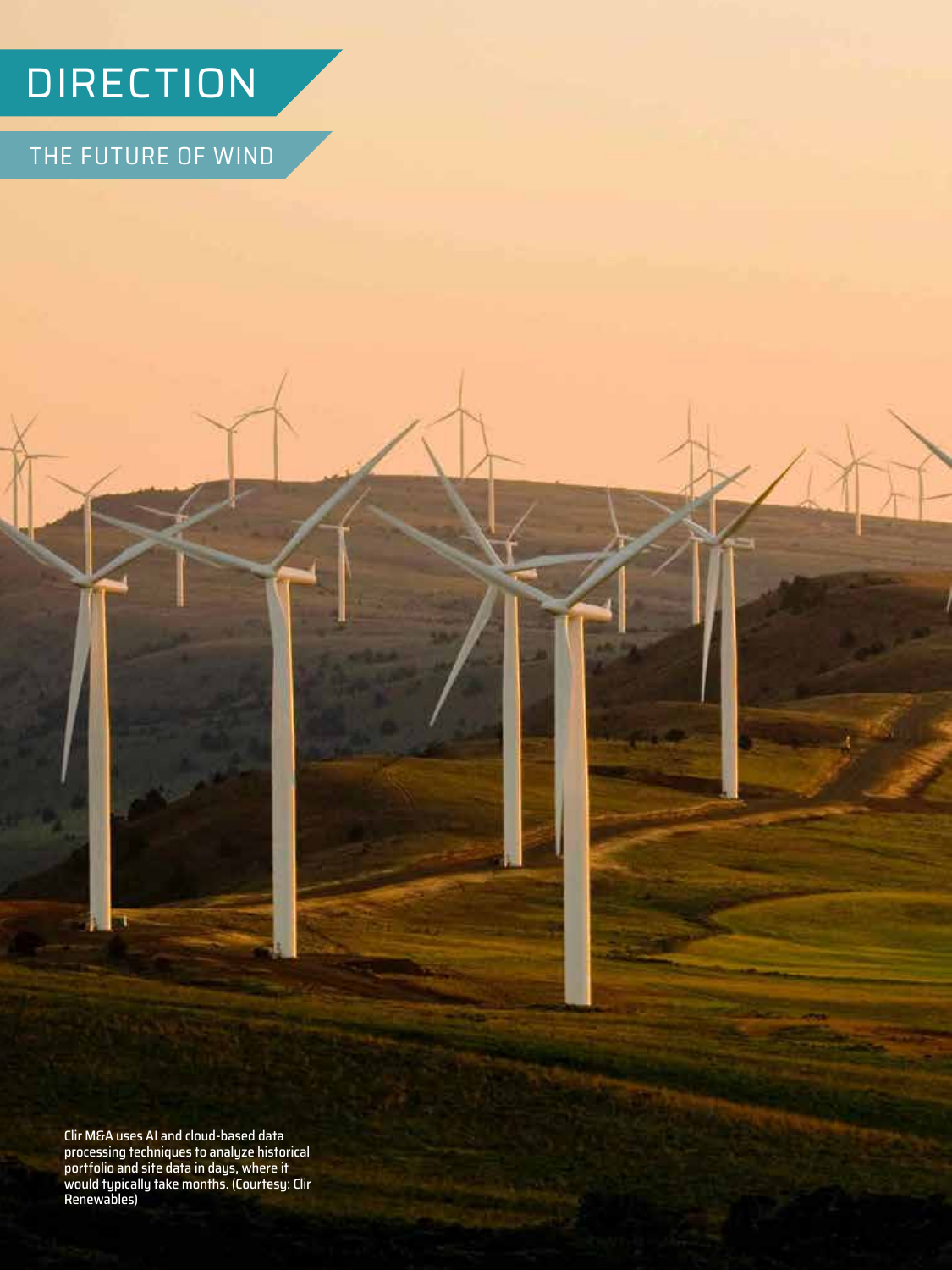## Clir Renewables launches merger, acquisition service

Clir Renewables, a market intelligence platform for wind and solar, has launched a mergers and acquisitions (M&A) service. Clir M&A will help renewable energy investors gain a competitive edge by using Clir's project performance analytics to understand project risk and asset health, enabling improved bids in accelerated timelines.

 "In 2019, Elemental Energy used Clir's data and expertise to submit a competitive bid to successfully acquire the project, as well as improve their financing and debt terms. Seeing this success, and the demand for deeper insights for bids, motivated us to develop Clir's M&A service. With project finance in renewable infrastructure growing, we have seen a boom in cross-border mergers and acquisitions. Clir's offering of deeper intelligence during the bidding process alongside post-optimization insights will increase production, reduce costs and give clients a competitive edge," said Clir CEO Gareth Brown. Through Clir M&A, Clir uses advanced AI and cloudbased data processing techniques to analyze historical portfolio and site data in days, where it would typically take months. This speed to analysis, coupled with the context provided by a 200 GW global industry dataset, enables Clir to provide buyers, sellers and their advisors with greater certainty on the risk and potential of projects. Access to this deeper intelligence during the bidding process alongside ongoing insights allows clients to increase production and reduce costs.

 Clir's access to 200 GW of wind and solar data also allows investors to benchmark performance against industry standards, while gaining clarity on asset risks and asset health. This affords investors an opportunity to consider post-acquisition optimization strategies much earlier in the asset management life cycle. Clir benchmarks data from all major OEMs, allowing bidders to measure asset and turbine performance against region,

vintage and technology to ensure that the project is performing up to industry standard. "Clir's value is in its data. At Clir M&A, we put data at the fingertips of stakeholders," Brown said.

**MORE INFO** [www.clir.eco](http://www.clir.eco)



Jochen Eickholt is the new CEO at Siemens Energy. (Courtesy: Siemens Gamesa)

## Siemens Gamesa names Eickholt as new CEO

Siemens Gamesa Renewable Energy has appointed Jochen Eickholt, a member of the executive board at Siemens Energy as its chief executive officer. Eickholt was expected to take the reins at Siemens Gamesa March 1, replacing Andreas Nauen.

"Siemens Gamesa is experiencing significant challenges in its onshore business in a very difficult market, and we have appointed an executive with a strong track record in managing complex operational situations and in successfully turning around underperforming businesses," said Miguel Angel López, chairman of Siemen Gamesa's board of directors. "The Board would like to thank Andreas for his considerable efforts as CEO as well as for his previous leadership of the Offshore business, which continues to lead the global market."

Eickholt joined the Siemens Energy executive board in January 2020, where he is responsible for the power-generation and industrial-applications businesses as well as Asia-Pacific and China. During a career with Siemens spanning more than 20 years, Eickholt has held a number of senior management positions including chief executive officer of Siemens Mobility and chairman and managing partner of the Siemens Portfolio Companies.

He studied electrical engineering at the RWTH Aachen in Germany and at the Imperial College of Science, Technology, and Medicine in London. After receiving his engineering degree, Eickholt earned his doctorate at the Fraunhofer Institute for Production Technology.

**MORE INFO** [www.siemensgamesa.com](http://www.siemensgamesa.com)

### NRG Systems announces new vice president

NRG Systems recently announced Enrique Lopez Salido is the company's new vice president of operations. Lopez Salido oversees the company's manufacturing operations, integrated supply chain processes, and quality program.

"I am excited to join the NRG Systems team at such a pivotal time for both the company and the renewables industry," Lopez Salido said. "As NRG's portfolio continues to evolve and the business continues to grow, I look forward to driving the optimization of the processes needed to get their proven, high-quality products in the hands of customers so they can keep their own projects on track for success."

Lopez Salido has nearly 30 years of experience running and redefining global operations for a range of technology sectors, including aerospace, automotive, telecommunications,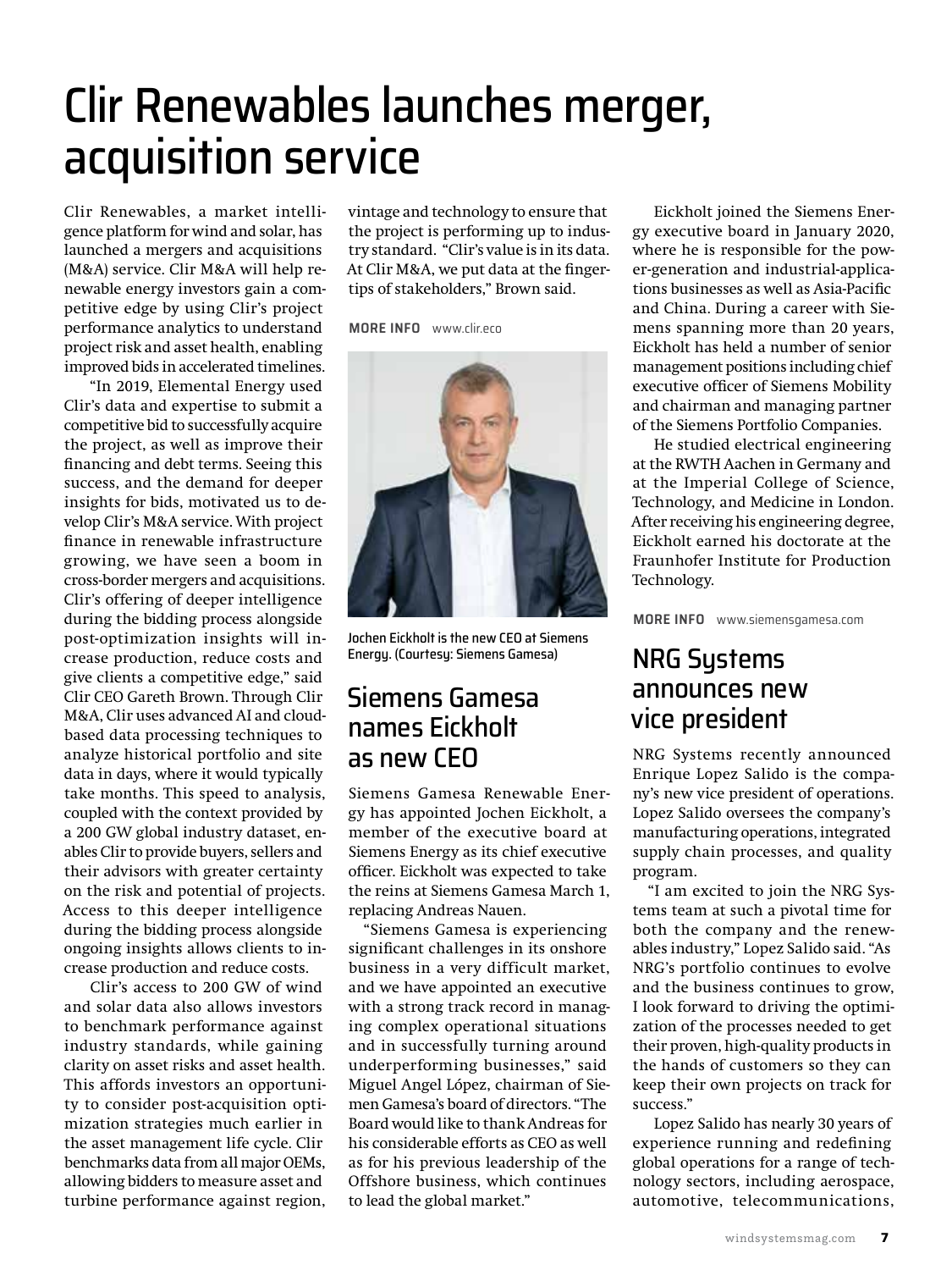### DIRECTION THE FUTURE OF WIND

medical, and renewable energy. He most recently served as Daikin Applied Americas' supply chain transformation lead, where he led the evolution



Enrique Lopez Salido is NRG Sustems' new vice president of operations. (Courtesy: NRG Sustems)

of the company's p r o c u r e m e n t process into an integrated supply chain; helped establish long-term commodity strategies; and assisted in achieving a year-over-year cost reduction.

" T o d a y ' s supply chain challenges are greater than ever before and

Enrique's solutions-focused mindset and considerable experience in global operations for everything from startups to publicly traded, billion-dollar companies are significant assets," said NRG Systems president Evan Vogel. "I

am confident that, with Enrique on our leadership team, NRG will continue to handle any challenges that come our way, while helping us meet our growth demands in an extremely efficient and profitable way."

**MORE INFO** nrgsystems.com

## Fluence, Pexapark team up for clean energy transition

Fluence, a market leader in energy-storage products and services, is teaming up with Pexapark, a provider of software and advisory services for renewable energy sales and risk management. The collaboration will provide customers with insights for the transition to clean energy.

Growth in energy storage and renewables are making market intelligence vital for participants in the electricity sector. The collaboration

will provide insights for investors, independent power producers, and utilities. Fluence customers will get access to Pexapark's analytical tools that simplify the complexity of energy transactions and maximize investment value.

"Today's announcement is another major milestone for realizing Fluence's ambition to develop a unique ecosystem that changes the way our customers power the world," said Manuel Perez Dubuc, CEO of Fluence. "We are growing this ecosystem including third-party technology solutions, alongside our products, services, and digital applications for renewables and storage. Our partnership with Pexapark will encourage greater investment in and deployment of clean-energy generation and battery-based energy storage projects on the grid. Together, we will use our digital solutions to advance the global clean-energy transition."

"As the renewable energy sector



Denso ColorTape provides anchor bolt protection with one easy step. The petrolatum tape has over a 92 year history of providing corrosion protection in severe environments. It will provide the protection that anchor bolts need to keep the wind turbines operating.



Call: 281-821-3355 E-mail[: info@densona.com](mailto:info@densona.com?subject=Referred by Wind Systems) [www.densona.com](http://www.densona.com)